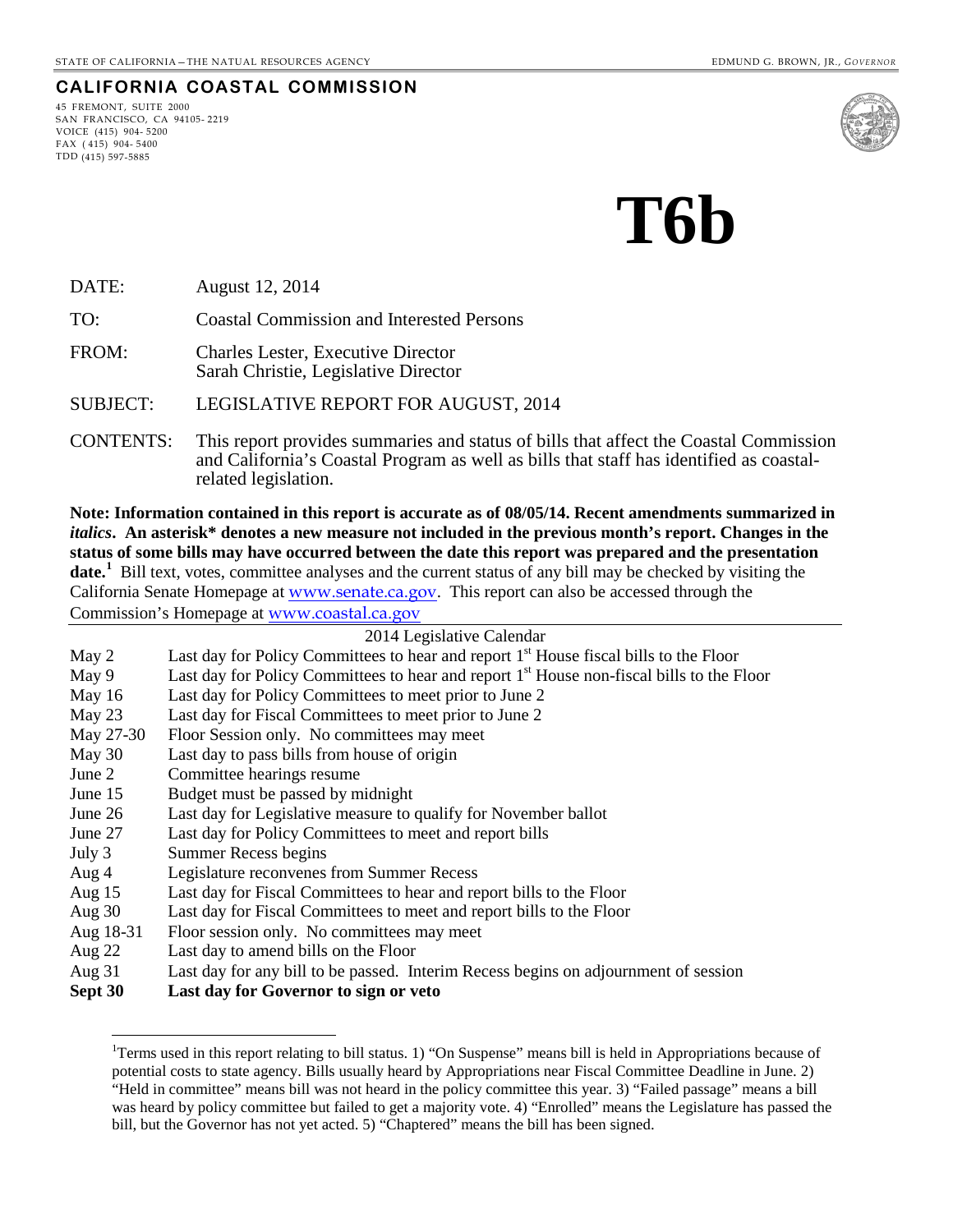# **PRIORITY LEGISLATION**

#### **AB 158 (Levine) Solid waste: single-use carryout bags**

This bill would prohibit specified retail outlets from providing plastic single-use carryout bags, and require the retail outlets to make reusable or compostable bags available to customers. The bill would allow a city or county to impose administrative civil penalties for violations of this measure, payable to the office that brought the action.

| Introduced    | 01/22/13                                                  |
|---------------|-----------------------------------------------------------|
| Last Amended  | 04/09/13                                                  |
| <b>Status</b> | Assembly Appropriations Committee. Held on Suspense File. |

# **AB 203 (Stone) California Coastal Commission: restoration and cease and desist orders: report**

As amended, this bill would authorize the Coastal Commission submit an annual report to the Legislature describing all the enforcement orders acted upon during the previous year.

| Introduced    | 01/30/13                      |
|---------------|-------------------------------|
| Last Amended  | 01/27/17                      |
| <b>Status</b> | <b>Senate Rules Committee</b> |

# **AB 248 (Gorell) Energy: power plants: Ventura County**

This bill would require the Public Utilities Commission and the Independent System Operator, in consultation with specified entities including the Coastal Commission, to submit a report to the Legislature by January 1, 2014, detailing recommended legislative actions, policies and incentives necessary to accomplish specific objectives related to once-through-cooling technologies at Ventura County's two coastal power plants.

| Introduced    | 02/07/13           |
|---------------|--------------------|
| Last Amended  | 04/04/13           |
| <b>Status</b> | Held in Committee. |

#### **AB 288 (Levine) Coastal Resources**

This bill would add PRC Section 30515.5 to require the Coastal Commission to provide a Spanish language translation of its monthly meeting notice.

| Introduced    | 02/11/13                               |
|---------------|----------------------------------------|
| Last Amended  | 01/09/14                               |
| <b>Status</b> | <b>Senate Appropriations Committee</b> |

## **AB 474 (Stone) Public Resources Code: coastal resources**

This bill would require the Coastal Commission to revise its standard ex-parte disclosure forms so that ex-parte communication disclosures include the names of all individuals participating in the meeting, and a copy of all written and graphic material presented during the meeting. The provisions of this section would take effect January 1, 2015.

| Introduced   | 02/19/13                                             |
|--------------|------------------------------------------------------|
| Last Amended | 01/06/14                                             |
| Status       | Signed by Governor. Chaptered by Secretary of State. |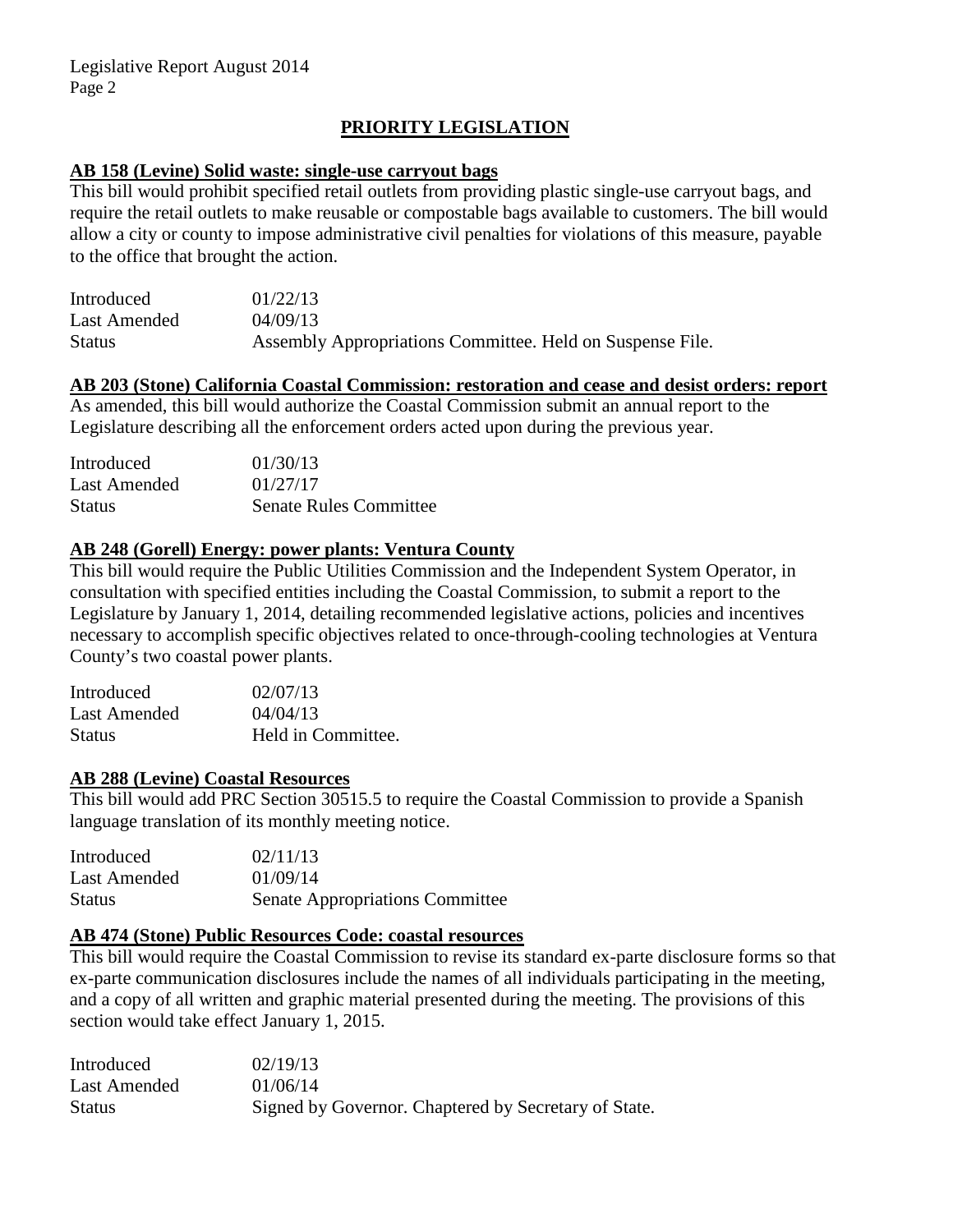# **AB 521 (Stone) Solid waste: plastic**

This bill would direct the Department of Resources Recycling and Recovery to develop a list of major sources of marine plastics pollution and notify producers of listed items that they are required to design and submit a plan to reduce the producer's proportion of covered items in the marine environment. The producer would be required to meet the marine plastic pollution reduction targets that the producer of the covered item would be required to achieve, as specified in the regulations

Introduced 02/20/13 Last Amended 05/07/13 Status Assembly Appropriations Committee. Suspense File. Held on Suspense. **Commission Position Support**

# **AB 881 (Chesbro) Oil spill prevention and administrative fee**

This bill would increase the existing \$0.07 fee on barrels of crude oil or petroleum products landed at a marine terminal, eliminate the sunset on the existing fee of \$0.065, allow the OSPR Administrator to adjust the fee annually based on the California Consumer Price Index, and transfer up to \$2,000,000 from fees collected to the Oiled Wildlife Care Network until January 1, 2016. The provisions of this section would take effect January 1, 2015, and sunset on January 1, 2016.

| <b>Commission Position Support</b> |                      |
|------------------------------------|----------------------|
| <b>Status</b>                      | Senate Inactive File |
| Last Amended                       | 09/04/13             |
| Introduced                         | 02/22/13             |
|                                    |                      |

# **AB 976 (Atkins) Coastal resources**

This bill would authorize the Commission to impose administrative penalties for violations of the Coastal Act. All funds collected under this provision would be deposited into the Violation Remediation Account, and that the Commission's administrative penalty authority would sunset after a period of three years.

| <b>Status</b><br><b>Commission Position Support</b> | Conference Committee |
|-----------------------------------------------------|----------------------|
| Last Amended                                        | 08/26/13             |
| Introduced                                          | 02/22/13             |

# **AB 1102 (Allen) Public Resources Code: coastal resources**

As amended 7/1/14, this bill makes explicit statutory direction that any local government action which would reduce or restrict the use of a beach fire ring would require a coastal development permit This is declaratory of existing law, but emphasizes the requirement for this particular use*.* The bill also requires that the application include a full analysis of alternatives. Amendments narrow the focus of the bill without changing its intent.

| Senate Appropriations Committee. |
|----------------------------------|
|                                  |
|                                  |
|                                  |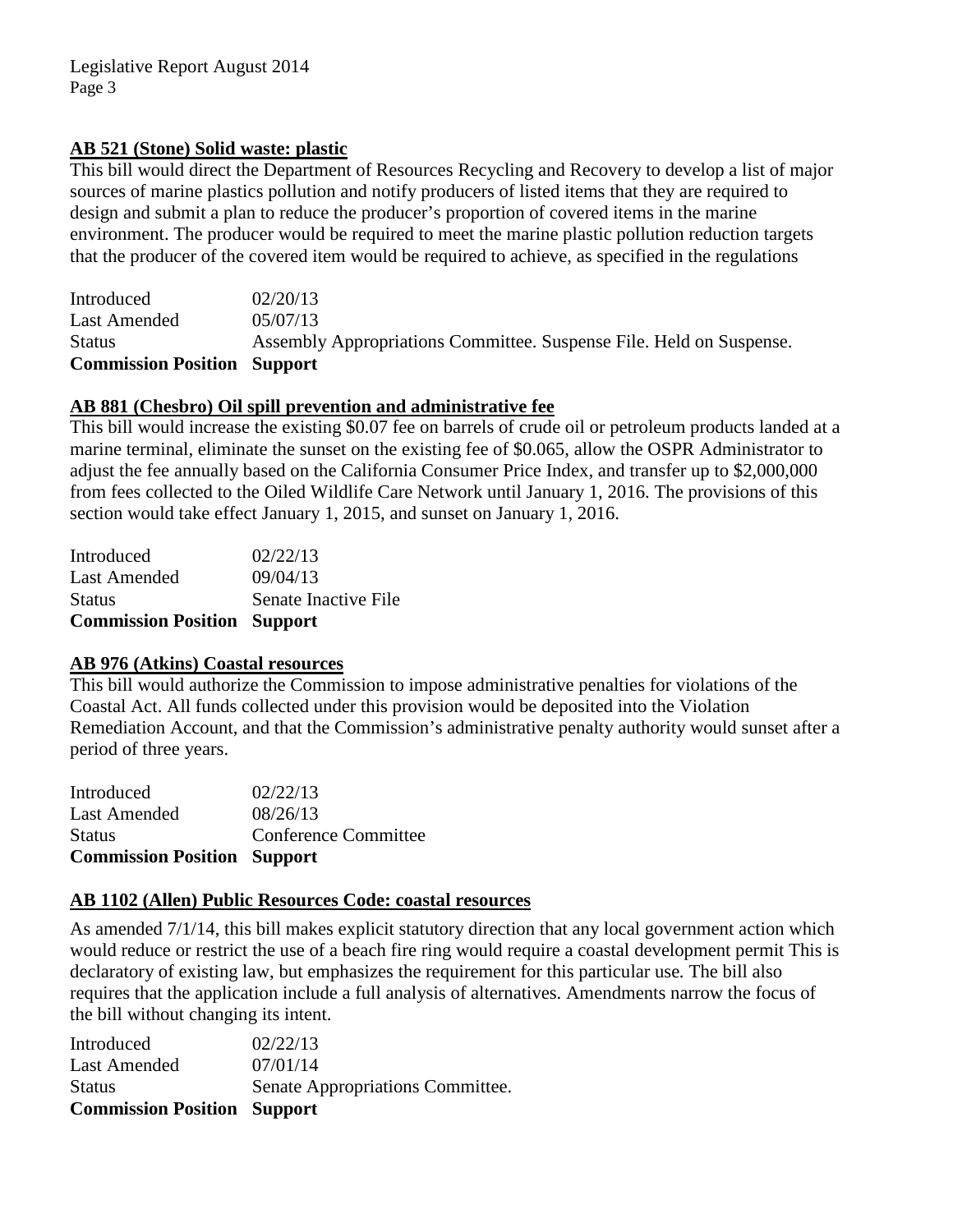# **AB 1142 (Bloom) State beaches and parks: smoking ban**

This bill would make it an infraction to smoke a tobacco product on a state coastal beach or in a unit of the state park system.

| Introduced    | 02/22/13          |
|---------------|-------------------|
| Last Amended  | 03/21/13          |
| <b>Status</b> | Held in Committee |

#### **AB 1331 (Rendon) Clean, Safe and Reliable Drinking Water Act of 2014**

This bill would repeal the Clean, Safe and Reliable Drinking Water Act of 2012 (\$11.14 billion) subject to approval by the voters November 4, 2014, and replace it with a substitute measure. This bill would authorize the sale of \$8.2 billion general obligation bonds, allocated as specified. See bond comparison chart attached to this report.

| Introduced    | 02/22/13                      |
|---------------|-------------------------------|
| Last Amended  | 06/17/14                      |
| <b>Status</b> | <b>Senate Rules Committee</b> |

# **AB 1504 (Stone) Cigarettes: single use filters**

This bill would prohibit the sale or use of single-use cigarette filters, subject to a permissive civil fine of \$500.

| Introduced   | 01/14/14          |
|--------------|-------------------|
| Last Amended | 04/02/14          |
| Status       | Held in Committee |

# **AB 1603 (Stone) Outdoor education**

This bill would establish the Outdoor Environmental Education and Recreation Program in the Department of Parks and Recreation, for purposes of increasing outdoor programs for underserved and at-risk populations. The bill would create the Outdoor Environmental Education and Recreation Fund to receive private donations and General Fund support for grants to be awarded by the Director of Parks. The California Environmental Education Interagency Network, which Coastal Commission staff participates in, would serve as an advisor to the director in developing the program components.

Introduced 02/05/14 Status Assembly Appropriations Committee. Suspense File. Held on Suspense

# **AB 1699 (Bloom) Waste management: microplastics**

This bill would prohibit the sale of any cleaning product or personal care product containing micro plastics. The bill would allow the Attorney General to seek civil penalties of up to \$2,500 per day for each violation. Any civil penalties collected shall remain with the office that brought the case.

| Introduced    | 02/20/14                    |
|---------------|-----------------------------|
| Last Amended  | 06/19/14                    |
| <b>Status</b> | <b>Senate First Reading</b> |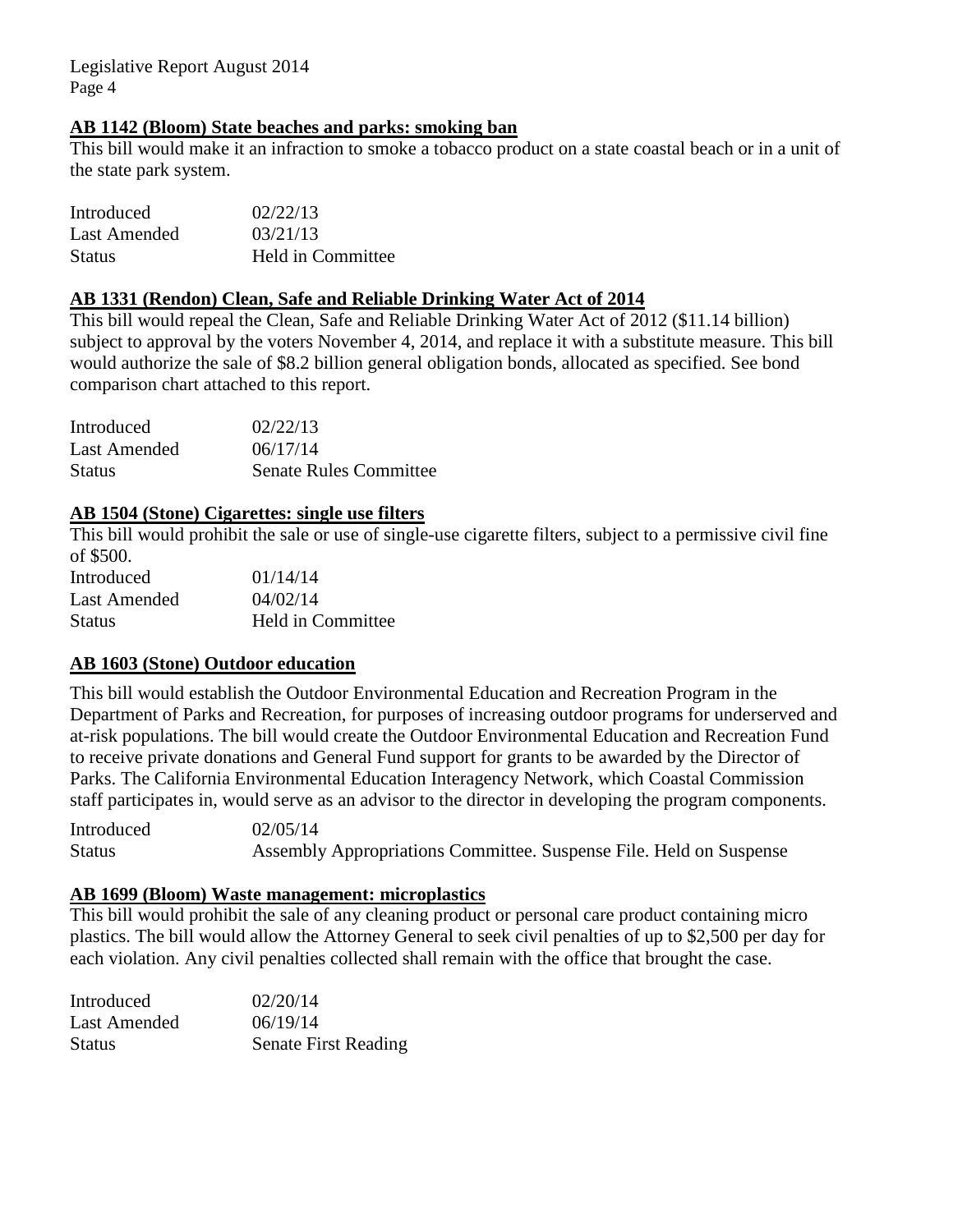# **AB 2019 (Fong) Commercial fishing: drift gill net shark and swordfish fishery**

This bill would prohibit the use of drift gill nets for the swordfish and shark fisheries. The bill would limit the legal take of these species to hand-thrust harpoon and/or hand held hook and line, and require the Department of Fish and Wildlife to issue a new harpoon/hook permit to holders of drift gill net permits by January 1, 2015. The bill would require the State to support any and all relevant state and federal proceedings relating to a ban on drift gill nets targeting sharks and swordfish, and oppose the transfer of state permitting authority to federal agencies.

| Introduced    | 02/20/14          |
|---------------|-------------------|
| Last Amended  | 04/23/14          |
| <b>Status</b> | Held in Committee |

# **AB 2140 (Bloom) Orca Welfare and Safety Act**

This bill would prohibit the exhibition of captive orcas for entertainment purposes, prohibit the collection of gametes from captive orcas for the purpose of breeding, and prohibit the transportation of captive orcas across state lines.

| Introduced          | 02/20/14               |
|---------------------|------------------------|
| <b>Last Amended</b> | 03/07/14               |
| <b>Status</b>       | Interim Study & Report |

#### **AB 2188 (Muratsuchi) Solar energy: permits**

This bill would expedite and streamline the permit process for small scale rooftop solar panel installations. Local governments must adopt ordinances creating a "checklist" application for rooftop solar projects. Applications would be "deemed approved" upon submittal of a completed checklist.

| Introduced    | 02/20/14                    |
|---------------|-----------------------------|
| Last Amended  | 05/08/14                    |
| <b>Status</b> | <b>Senate First Reading</b> |

#### **AB 2516 (Gordon) Sea level rise planning: data base**

This bill would require the Natural Resources Agency, in collaboration with the Ocean Protection Council, to create a Planning for Sea Level Rise Database on its public website describing steps being taken throughout the state to address sea level rise. The bill would require the Coastal Commission to provide information regarding which jurisdictions have adopted LCPs, which have not, and which LCPs contain sea level rise policies.

| <b>Commission position Support</b> |                                                |
|------------------------------------|------------------------------------------------|
| <b>Status</b>                      | Senate Appropriations Committee, Suspense File |
| <b>Last Amended</b>                | 04/09/14                                       |
| Introduced                         | 02/21/13                                       |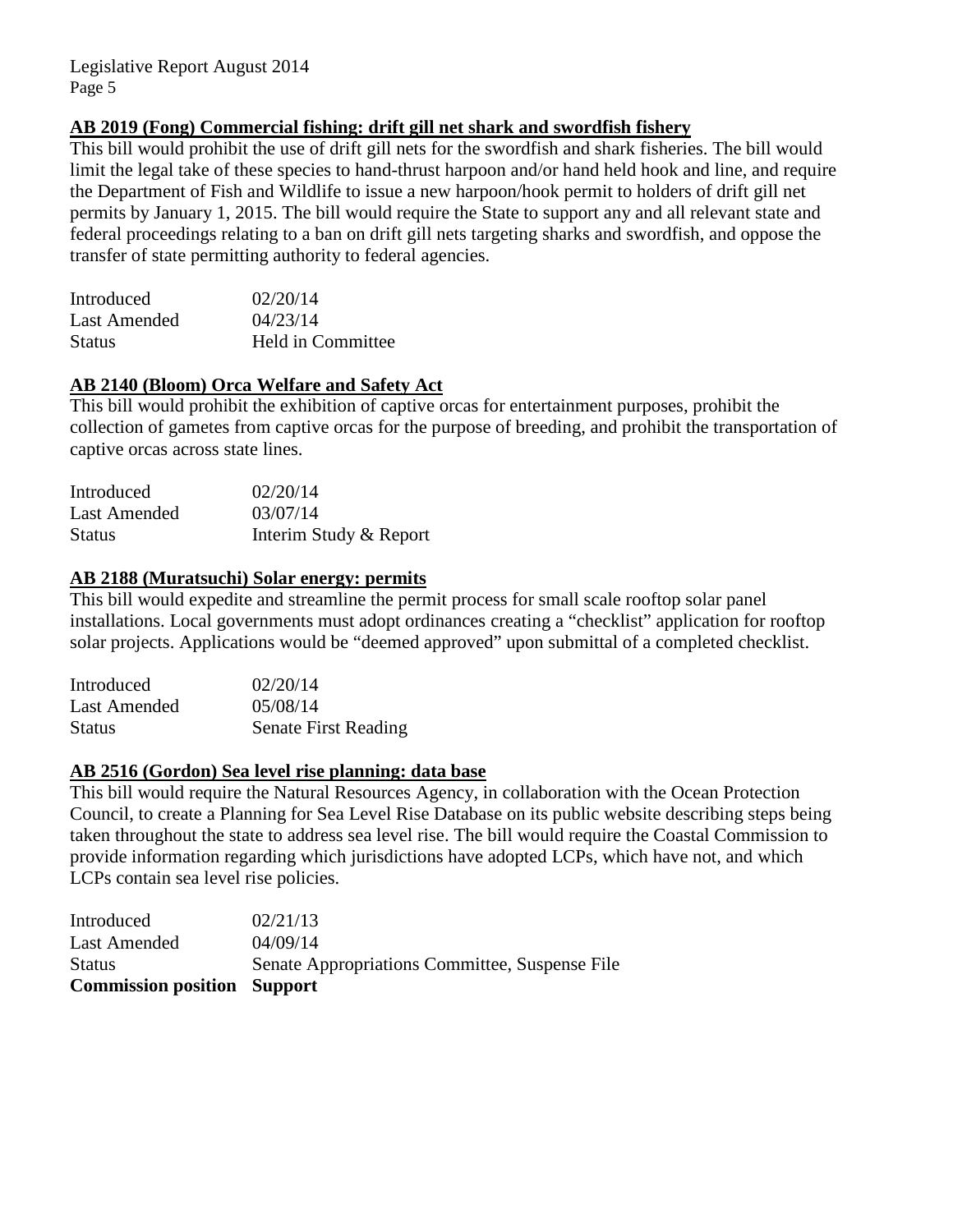# **AB 2554 (Rendon) Bond Accountability Act**

This bill was gutted and amended to create the Clean Safe and Reliable Drinking Water Act of 2014. If enacted by the voters this measure would repeal the \$11 billion bond act passed by the Legislature in 2012 (\$11.14 billion), and replace it with an \$8.5 billion bond, subject to approval by the voters November 4, 2014. This bill would authorize the sale of \$8.5 billion general obligation bonds, allocated as specified.

| Introduced    | 02/21/14                                 |
|---------------|------------------------------------------|
| Last Amended  | 04/23/14                                 |
| <b>Status</b> | <b>Assembly Appropriations Committee</b> |

## **AB 2711 (Muratsuchi) Oil and gas: loan to City of Hermosa Beach**

This bill would appropriate \$17.5 million from State Tidelands oil revenues, collected by the State Lands Commission, for the purpose of covering the city's liability if the voters reject a November 2014 ballot initiative to approve an offshore oil lease on state tidelands within the city limits. The ballot initiative is part of a settlement agreement reached between the City, MacPherson Oil and E&B (another oil company). The loan would be repaid by the city at a rate of \$500,000 per year. Loan repayments would be deposited into the State Coastal Conservancy's Climate Ready account for grants to local governments.

| Introduced     | 02/21/14                      |
|----------------|-------------------------------|
| Last Amendment | 04/21/14                      |
| <b>Status</b>  | <b>Assembly Third Reading</b> |

#### **SB 40 (Pavley) Safe, Clean, and Reliable Drinking Water Act of 2012**

This bill declares that it is the intent of the Legislature to amend the Safe, Clean, and Reliable Drinking Water Act of 2012 for the purpose of reducing and potentially refocusing the \$11,140,000,000 bond. This measure contains an urgency clause.

| Introduced    | 12/10/12                        |
|---------------|---------------------------------|
| Last Amended  | 01/06/14                        |
| <b>Status</b> | Returned to Secretary of Senate |

#### **SB 241 (Evans) Oil Severance Tax Law**

This bill would impose a severance tax of 9.9% of the gross value of each barrel of oil extracted from California after January 1, 2014, for deposit into the Oil Severance Fund, which this bill creates. The Department of Conservation would allocate those revenues to the UC Regents, the California State University Trustees, the Board of Governors for the Community Colleges, and the Department of Parks and Recreation.

Introduced 05/07/13 Status Senate Appropriations Committee. Suspense File. Held on Suspense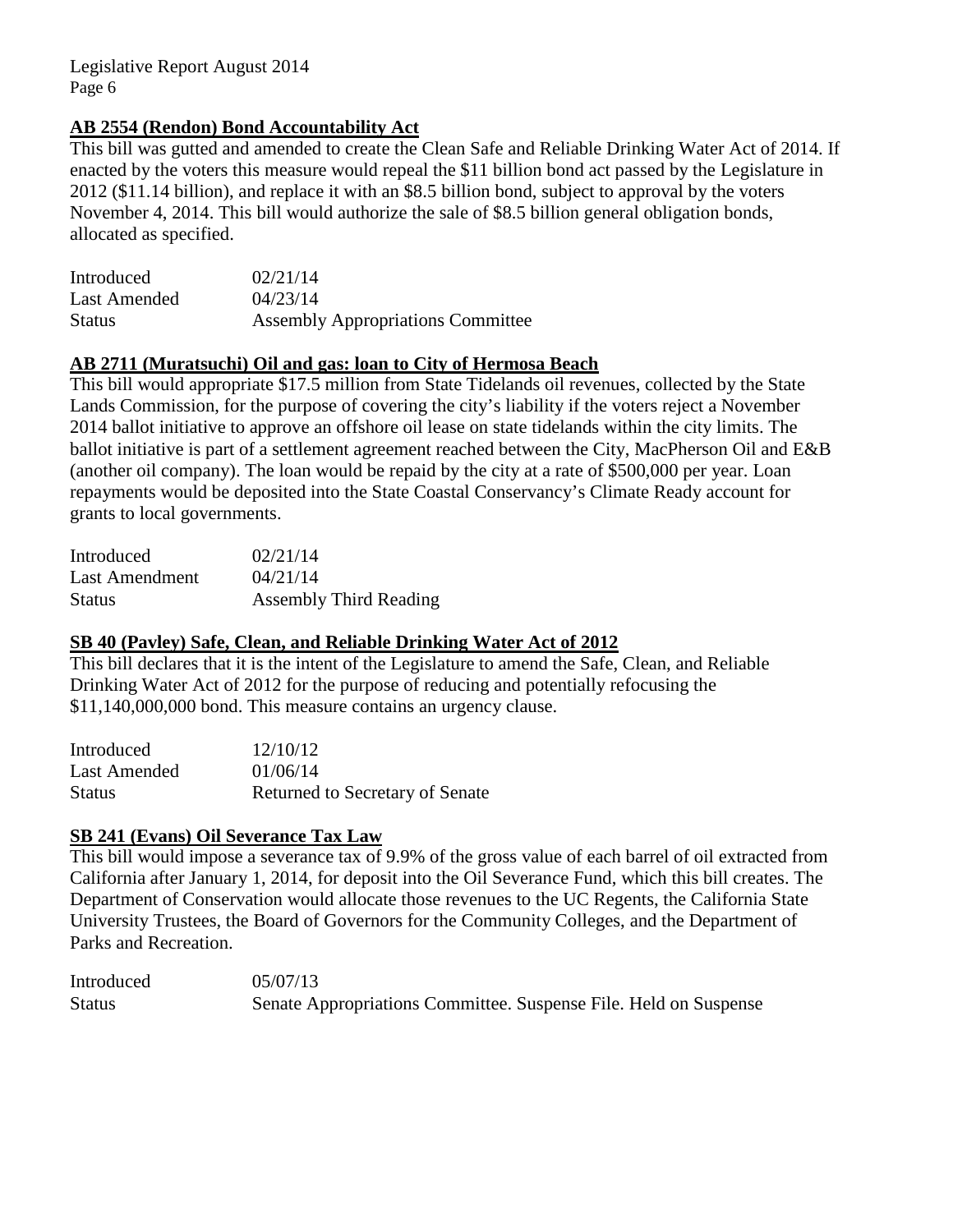#### **SB 257 (Hancock) Coastal resources: physical adaptations to climate change**

This bill states that it is the intent of the Legislature to enact legislation to address coastal physical adaptations to climate change.

| Introduced    | 02/13/13                               |
|---------------|----------------------------------------|
| <b>Status</b> | <b>Returned to Secretary of Senate</b> |

#### **SB 418 (Jackson) Energy: nuclear fission power plants**

This bill would require the PUC to require an applicant for relicensing a nuclear power generating facility submit a study of the full needs and costs of relicensing.

| Introduced     | 02/20/13                                                                |
|----------------|-------------------------------------------------------------------------|
| Last Amendment | 06/26/13                                                                |
| <b>Status</b>  | Assembly Utilities and Commerce Committee. Failed passage in committee. |

# **SB 700 (Wolk) Natural resources: parks: carryout bags**

This bill would require retail establishments to charge a \$0.05 fee for single-use carryout bags. A portion of the fee would be deposited into the Local Environmental Enhancement Fund (LEEF), which would be created by this bill. Funds from the LEEF would be available for expenditure by the Natural Resources Agency, upon appropriation by the Legislature, as grants to local governments for parks maintenance and litter abatement.

| Introduced   | 02/22/13                                               |
|--------------|--------------------------------------------------------|
| Last Amended | 04/23/13                                               |
| Status       | Held in Senate Appropriations Committee. Suspense File |

## **SB 848 (Wolk) Safe Drinking Water, Water Quality, and Water Supply Act of 2014**

This measure would repeal the \$11,140,000,000 Clean Safe and Reliable Drinking Water Act of 2014 (General Obligation Bond) and replace it with \$6,825,000,000 general obligation bond measure that, if approved by the voters, would finance a substitute Safe Drinking Water, Water Quality and Water Supply Act, allocated as specified.

| Introduced   | 01/09/14                     |
|--------------|------------------------------|
| Last Amended | 06/23/14                     |
| Status       | <b>Senate Second Reading</b> |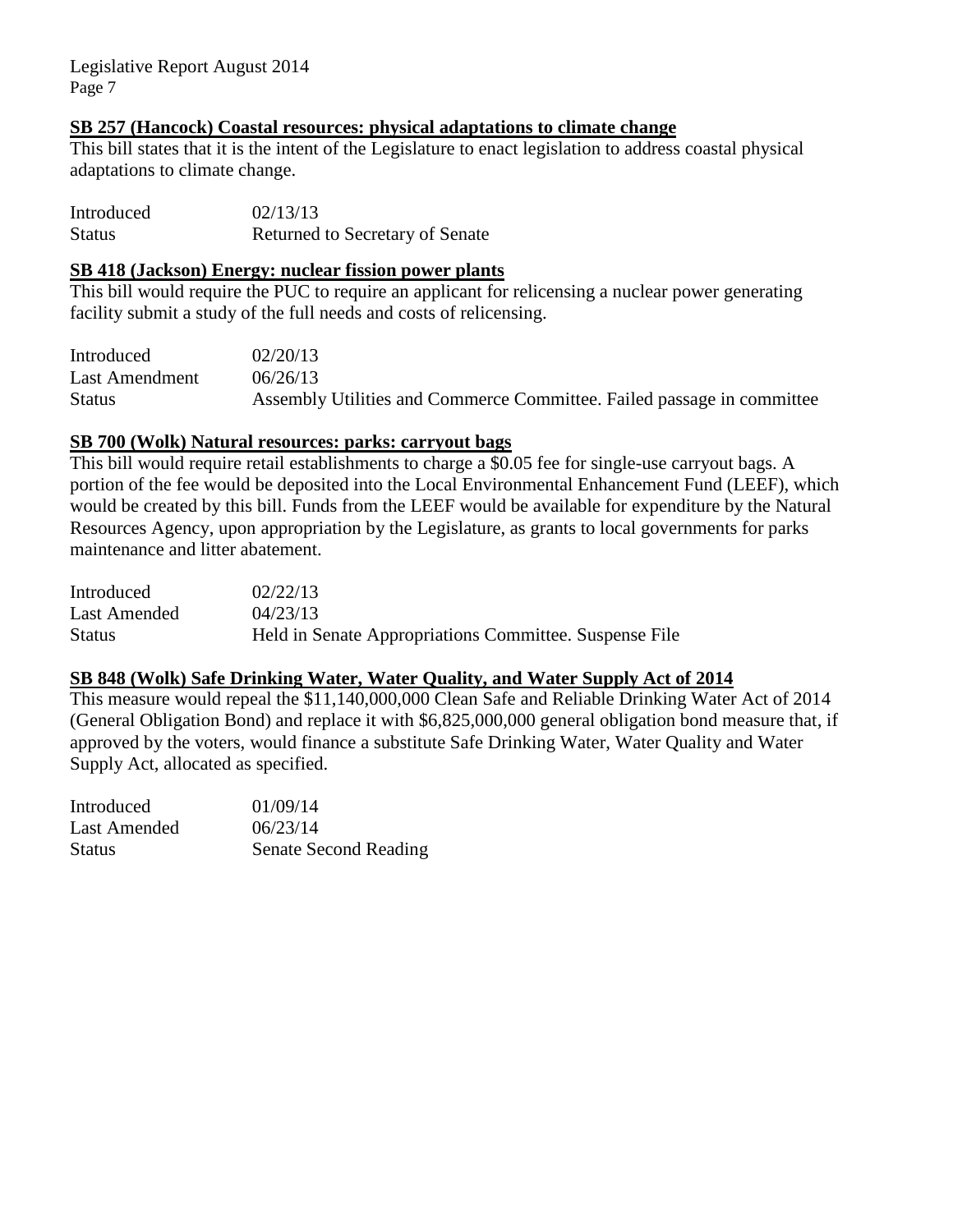# **SB 861 (Senate Budget Committee)**

In relevant part, this bill would authorize the Commission to impose administrative penalties for violations of the public access policies of the Coastal Act. Penalty amounts would be limited to no more than \$1,250 per day, for an accrual period of no more than 5 years. All funds collected under this provision would be deposited into the Violation Remediation Account. The bill would require the Commission to submit a bill to the Legislature on the status of the enforcement program by 12/31/18. The bill also establishes the Climate Resilience Account in the Coastal Trust Fund. Twenty percent of the monies in the fund would go to the Commission for local grants related to sea level rise planning. The provisions of this section took effect July 1, 2014.

| Introduced    | 01/09/14                                             |
|---------------|------------------------------------------------------|
| Last Amended  | 06/13/14                                             |
| <b>Status</b> | Signed by Governor. Chaptered by Secretary of State. |

#### **SB 968 (Hill) Public lands: Martin's Beach property: access**

This bill would authorize the State Lands Commission to exercise its eminent domain authority to initiate negotiations to purchase a public access easement on the property known as Martin's Beach County in San Mateo for the purpose of public access.

| <b>Commission Position Support</b> |                                          |
|------------------------------------|------------------------------------------|
| <b>Status</b>                      | <b>Assembly Appropriations Committee</b> |
| Last Amended                       | 06/24/14                                 |
| Introduced                         | 02/10/14                                 |

#### **SB 1017 (Evans) Oil Severance Tax**

This bill would impose an oil tax of 9.5%, and gas severance tax of 3.5% upon any operator for the extraction of oil or gas in California. The bill would require the board to deposit all tax revenues, penalties, and interest collected pursuant to these provisions into the California Higher Education Fund, which is established by this measure.

Introduced  $02/14/14$ Status Senate Appropriations Committee. Suspense File. Held on Suspense

#### **SB 1096 (Jackson) Coastal sanctuary: State Lands Commission: oil and gas resources**

This bill would repeal Section 6422 of the Coastal Sanctuary Act. The effect of this would be to prohibit any on or offshore drilling into oil reserves known as Tranquillon Ridge offshore Santa Barbara County.

| Introduced    | 02/19/14                                 |
|---------------|------------------------------------------|
| Last Amended  | 06/16/14                                 |
| <b>Status</b> | <b>Assembly Appropriations Committee</b> |